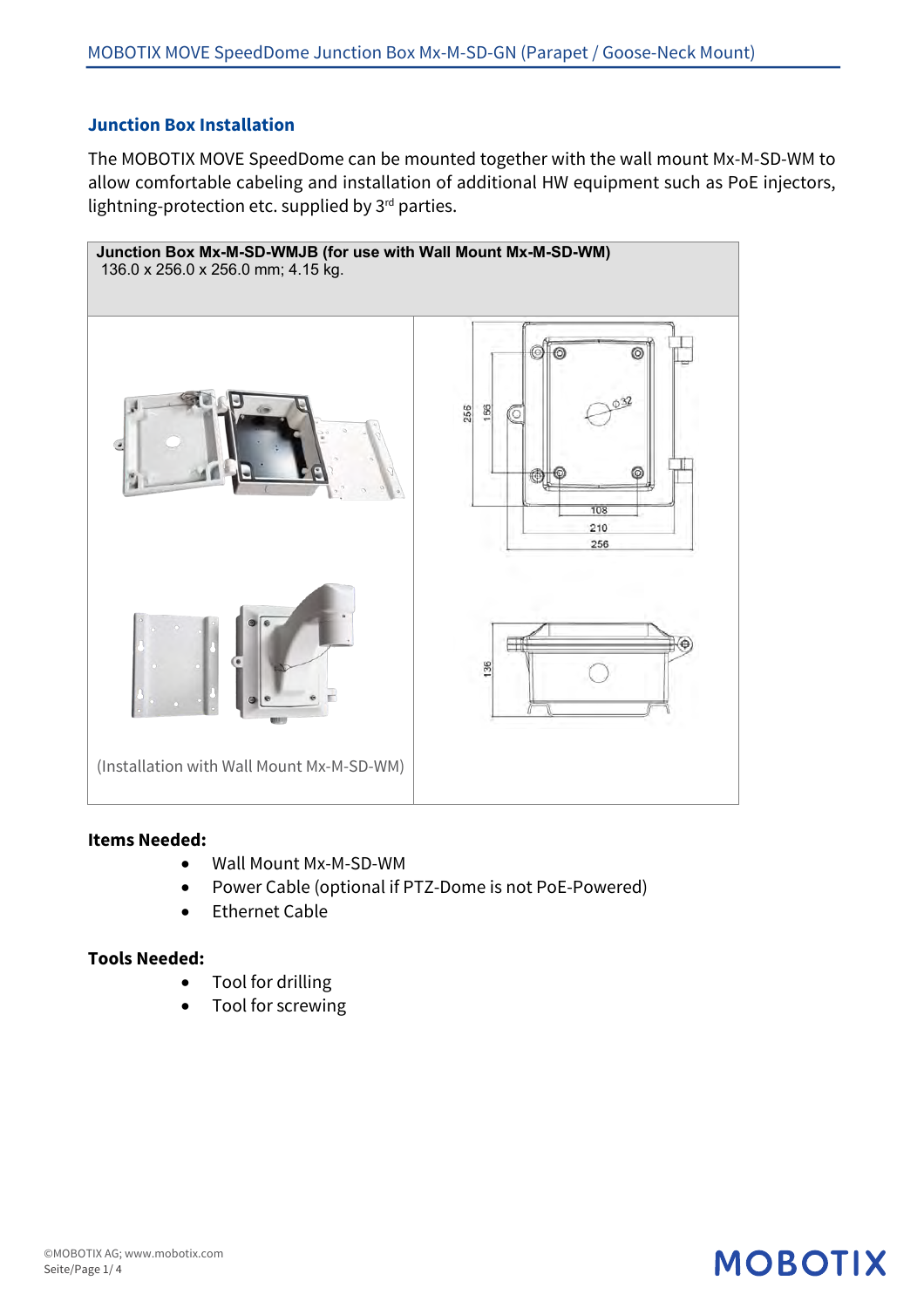Follow the steps to fix the wall mount junction box and assemble the Wall Mount MX-M-SD-WM.

### **STEP 1**

Drill a cable entry hole through the wall or equip a junction box side entry (top or bottom access) with mounted PG-Gland to recess the cables. Run the Ethernet cable and additional needed cabling such as power cable, alarm I/O or Audio I/O into the junction box.

## **Step 2**

Install additional HW equipment needed and ensure secure fixation and cable wiring to prevent from electric shortcut.

## **STEP 3**

Align the screw holes on the Wall mount installation plate with the 8 drilled holes and fix the installation plate to the wall with minimum four (8) suitable screws. Ensure firm fixation at wall to prevent mount from falling off.



# **STEP 4**

Attach 4 matching screws to the junction box, which can be hooked into the mounting plate holes marked in below figure:



**STEP 5** Stabilize the construct by tightening the four marked screws below figure:

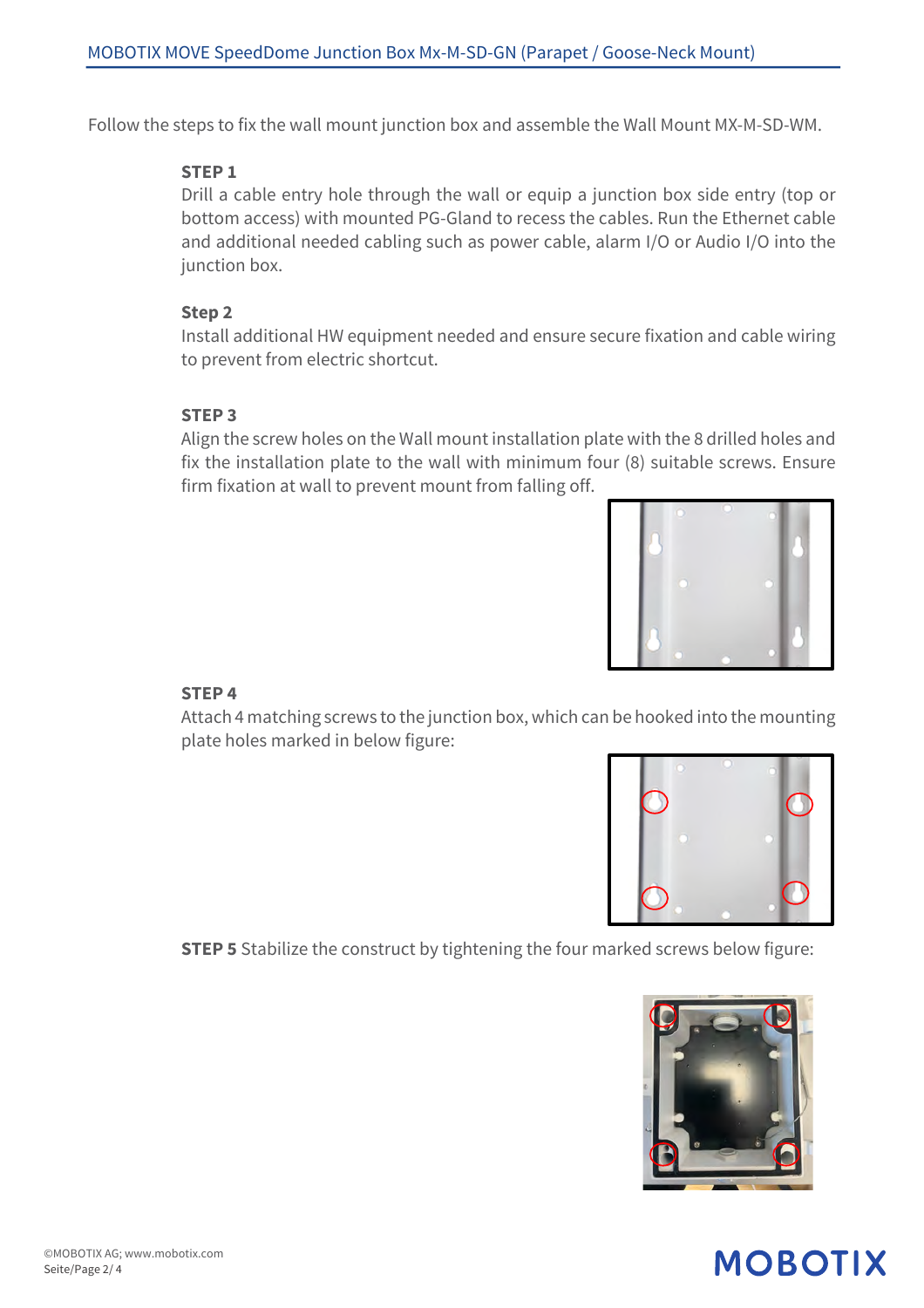#### **STEP 6**

Feed cabling through required junction box cable entries from field cabling and interconnect with optional integrated components 7 parts such as surge protection or others..)

#### **STEP 7**

Assemble PG Gland at Junction-Box "Door" PG Gland entry and feed trough cabling (ethernet, Power, Alarm etc…)

NOTE: For the cable gland installation, please follow the steps below:

#### **Step (a):**

Pass the supplied thicker rubber ring through the cable gland



#### **Step (b):**

Loosen the thread-lock sealing nut from the cable gland body.



### **Step (c):**

Insert the required cables, e.g., Ethernet cable, to the thread-lock sealing nut and the cable gland body from the bottom.